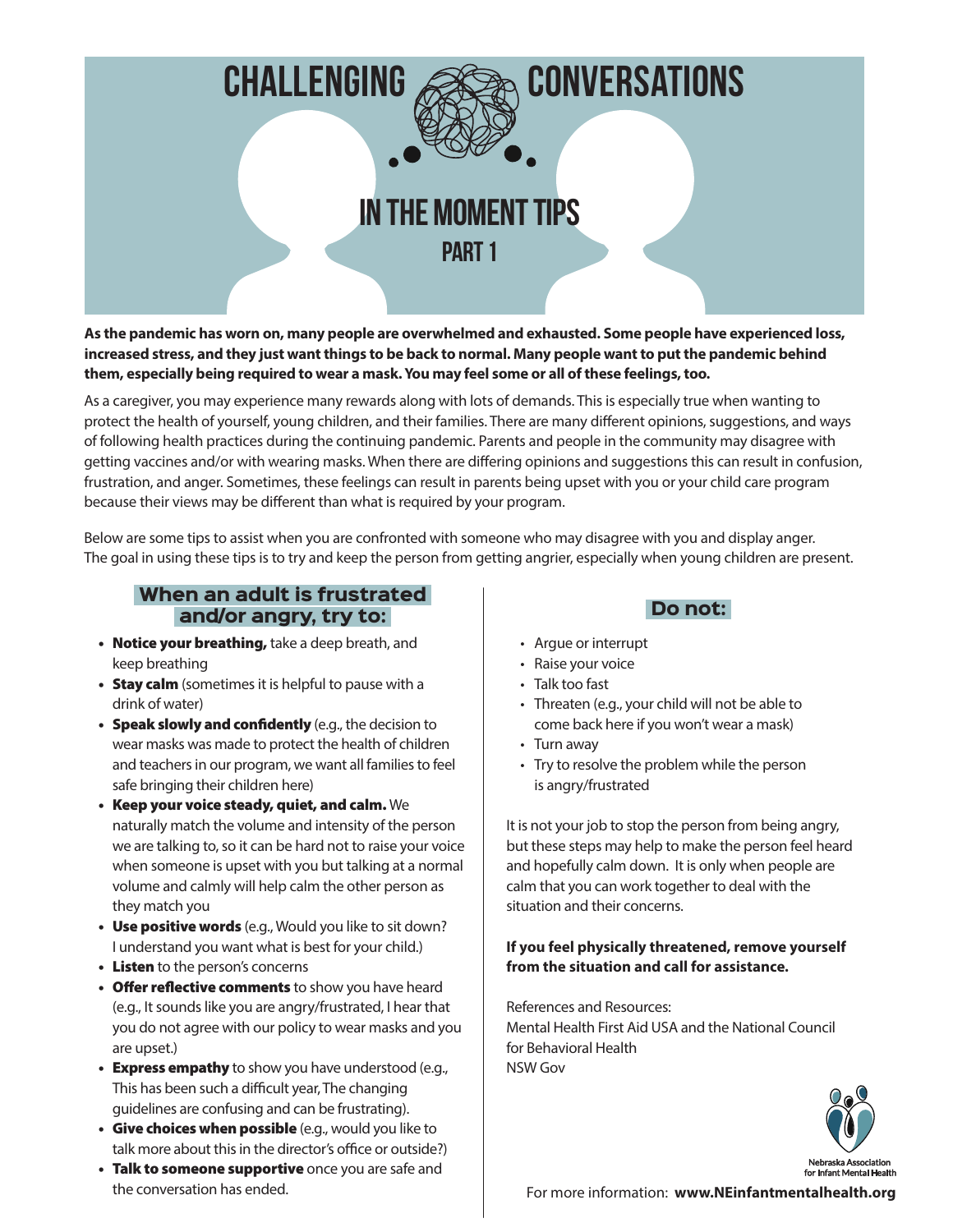

**Having a difficult conversation with a parent of a child in your care can challenge your patience and emotional control. Sometimes parents have strong reactions to the rules of the child care facility or to changes in how things will be done. They might express anger, frustration, or confusion about things that they do not agree with, such as children being required to wear masks, not allowing parents into the building, and more. After having these tough conversations, you, and others who were nearby, might be experiencing strong emotions and any children that may have witnessed the interaction may also have feelings about what they saw.** 

Below are some suggestions of how adults can quickly calm the anxiety, anger, or overwhelm they might be feeling because of a difficult conversation. Additionally, there are also ideas of how to talk with young children about what they may have witnessed.

#### For adults:

#### Take deep breaths

- Try square breathing inhale for the count of 4, hold for 4, exhale for 4, hold for 4 – repeat 4 times.
- Try 4-7-8 breathing inhale slowly for a count of 4, hold for 7, exhale for 8 – repeat 4 times.
- You will hopefully notice that you can slow your counting down a little each time.

#### Do some grounding

- Try 5-4-3-2-1 Name 5 things you see, name 4 things you can touch, name 3 things you hear, name 2 things you can smell, name one thing you can taste
- Follow the 3-3-3 rule Name 3 things you see, name 3 things you hear, move 3 parts of your body
- Move your body go for a walk, do some jumping jacks, stretch, etc.

## Talk to someone who listens

• Talk with someone about how you are feeling. Avoid talking about all the details of everything that happened, as this can spiral into even more anxiety and anger. Instead talk about how you are feeling and what you plan to do next. (e.g., "I am feeling overwhelmed and angry about how a parent treated me this morning. I don't feel like I have control over the rules, but I still got yelled at. On my break I am going to talk to the director about talking to the parent in the future.")

## For children:

### If the children witnessed adults in conflict

- Talk about feelings that the adults were expressing (e.g., "One person was yelling, they must have been very angry." "A grownup was walking around fast; they must have been upset.")
- Ask children how they are feeling after watching the adults and validate that it's okay to have big feelings. (e.g., "Everyone feels angry sometimes, its okay to feel angry when hard things happen.")
- Help children label their emotions when they don't have the words. (e.g., "I see you went to the corner and are crying; you must be scared." "You are crying and hugging your friend, it looks like you are sad.")
- Use calm down activities for the children (e.g., leading them through deep breathing, having them stretch, listening to calm music, going to a cozy corner.)
- Talk about what children can do when they have big feelings. If this is something that the children already know, review calm down activities with them. If this is something new, ask the children to talk about how they feel better when they are upset.
- Support children to feel emotionally and physically safe and then help them transition to a new activity when they appear ready.